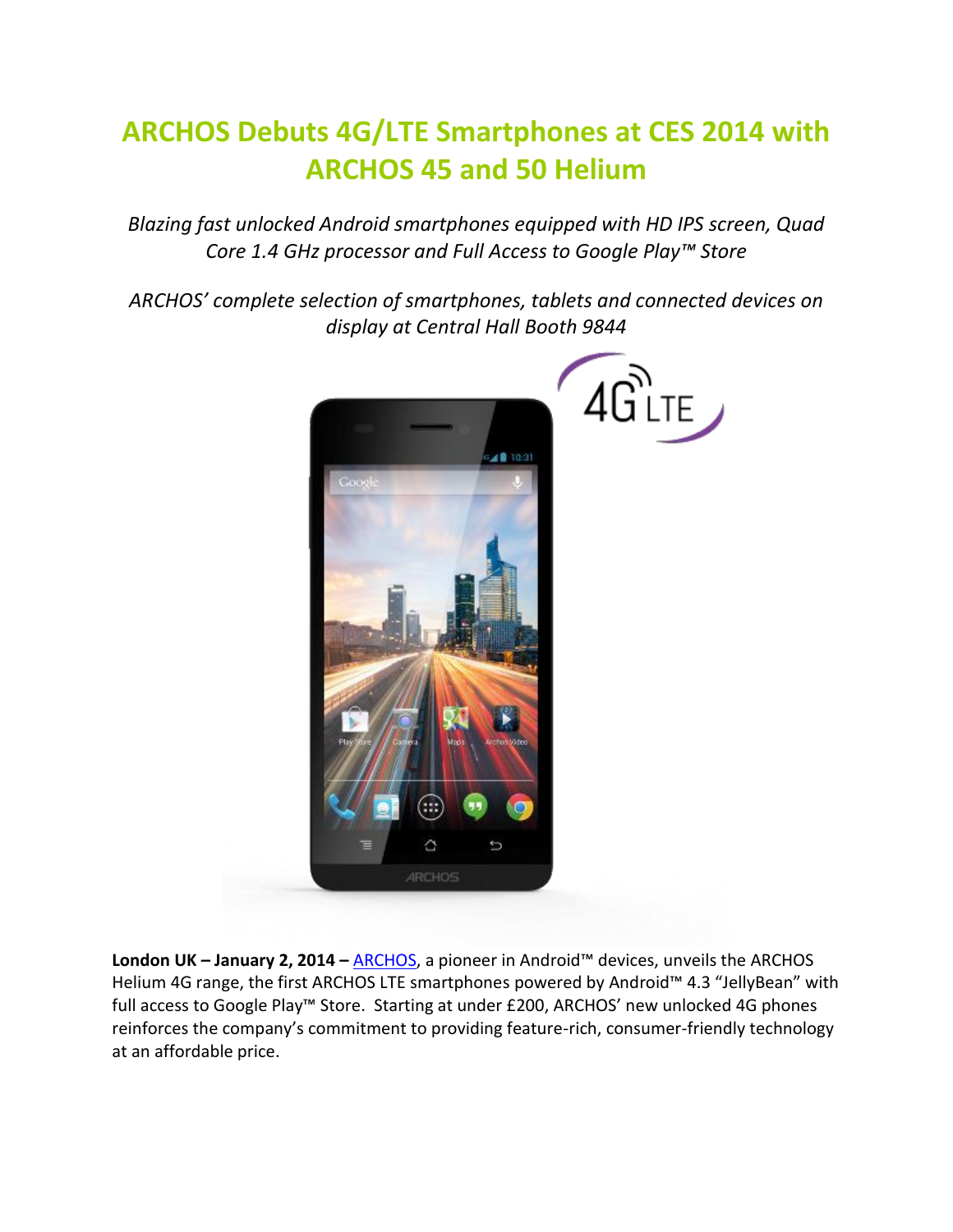ARCHOS' grand entry into the 4G era smartphone market, the ARCHOS 45 Helium 4G features a vivid 4.5-inch screen with IPS technology, blazing fast Quad Core 1.4 GHz processor and is capable of transferring speeds at up to 150 Mbps using a 4G/LTE network. The ARCHOS 50 Helium 4G, a slighter larger offering, comes equipped with the same cutting edge technology but has a 5-inch HD 1280x720 screen, 8 GB of storage and a 8 MP camera.

The launch of the ARCHOS 45 and 50 Helium 4G phones addresses the growth in global 4G network availability and the increasing global demand for affordable mobile technology. ARCHOS' new smartphones build on the company's overwhelming success in the European mobile market and takes advantage of its partnership with Qualcomm, leader in mobile chipsets and processor, to jointly engineer and launch affordable 4G solutions worldwide.

"The smartphone has revolutionized the way consumers access information, giving them the ability to instantly view, connect and share ideas regardless of location and time," says Loïc Poirier, CEO of ARCHOS. "The ARCHOS Helium 4G smartphones will once again change consumers' mindsets by making the best possible technology affordable."

ARCHOS' newest unlocked 4G smartphones supports Micro SD card for easy memory expansion, has dual cameras with autofocus and LED flash, utilizes Micro USB 2.0 connectors to sync and charge, and can supports a variety of multimedia files including MP3, WAV, JPEG, GIF, PNG and more. The ARCHOS Helium 4G smartphones also give users access to a variety of Google services including Google Play application store, Google Chrome web browser, Google Now voice assistant, Google Apps such as Youtube, Gmail, Hangouts and Calendar and more.

|                          | ARCHOS 50 Helium 4G                                                 | ARCHOS 45 Helium 4G            |  |
|--------------------------|---------------------------------------------------------------------|--------------------------------|--|
| <b>Operating System</b>  | Android <sup>™</sup> 4.3 "Jelly Bean" (upgradeable to 4.4.2 KitKat) |                                |  |
| <b>CPU</b>               | Qualcomm MSM8926 / Quad Core @1.4 GHz Cortex A7                     |                                |  |
| <b>GPU</b>               | Adreno 305 / 450 MHz                                                |                                |  |
| Screen                   | 5" 1280 x 720 (HD) Screen with IPS                                  | 4.5" 854x480 (FWVGA) Screen    |  |
|                          |                                                                     | with IPS                       |  |
| <b>RAM</b>               | 1GB / LPDDR3 600 MHz                                                |                                |  |
| Storage                  | 8 GB                                                                | 4 GB                           |  |
| <b>Expandable Memory</b> | Micro SD                                                            |                                |  |
|                          | 8 MP (Autofocus with LED Flash)                                     | 5MP (Autofocus with LED Flash) |  |
|                          | Front Camera - 2 MP                                                 | Front Camera - VGA             |  |
| Camera                   | 1080p Video encoding                                                |                                |  |
|                          | <b>BSI Sensor</b>                                                   |                                |  |
|                          | GSM/GPRS/EDGE: 850 / 900 / 1800 / 1900 MHz                          |                                |  |
| Network &                | UMTS/WCDMA/3G: 900 / 1800 / 2100 MHz                                |                                |  |
| Connectivity             | 4G/LTE: 800 / 1800 / 2100 / 2600 Mhz                                |                                |  |
|                          | LTE cat. 4 150Mbps/50Mbps                                           |                                |  |

## **Full Specs**